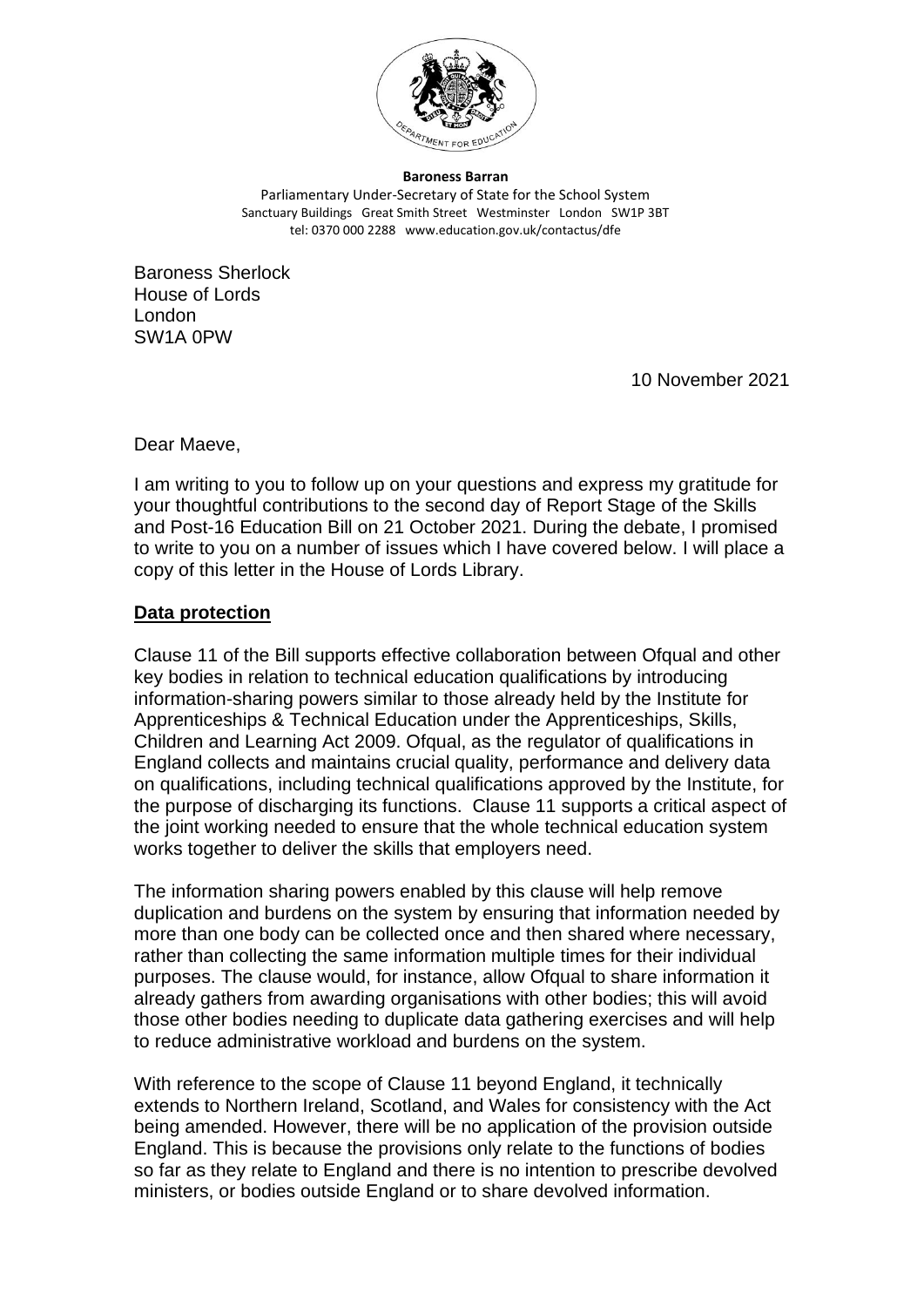You asked me to clarify the provisions around personal data, and I can confirm that Ofqual collects a range of student-level data that might be shared under this clause. This includes, for instance, data relating to entries, assessment and outcomes of qualifications, complaints about malpractice and appeals and reviews of results. Ofqual would expect to share data only where it is lawful, necessary and proportionate for another public body's functions, and this will be determined on a case-by-case basis. Wherever possible, personal data will be anonymised prior to sharing. However, in some cases, it may be necessary to share personal data. In such circumstances, Ofqual will only share personal data where there is a valid reason to do so, and appropriate safeguards are in place to protect the rights and freedoms of individuals.

Ofqual has policies and procedures in place to protect personal data stored virtually in line with Government standards. This includes firewalls, malware protection, back-ups and anti-virus protection. Any sharing of personal data takes place within a secure area. Access to this area will be controlled by Ofqual and only designated individuals are granted access. Where personal data is shared, a data protection impact assessment will be conducted and data sharing agreement will be entered into with the relevant body prior to any sharing of personal data taking place.

# **Kickstart**

Despite the challenges posed by the pandemic, Kickstart has seen young people start jobs at almost twice the pace of the Future Jobs Fund programme introduced under a previous Government. We have achieved this at pace, with the scheme announced in July last year and the first young people starting roles in November. Since then, as of the 26 October Kickstart has supported almost 94,000 young people, compared to the 56,000 young people at the equivalent point for the Future Jobs Fund.

With the current pace of starts, we are confident that in early November over 100,000 young people will have started in a Kickstart job, with the first jobs having started only a year ago. We will continue to offer Kickstart jobs to many thousands more.

In regards to why those on the scheme do not always start these roles straight away, I would highlight that in filling these vacancies, we are seeking to ensure that we find an appropriate job match for each young person and the employer. The employer also is not obliged to seek to fill a Kickstart job as soon as we have approved it – it can start anytime within the lifetime of the scheme – for example, some employers have secured approval for a number of jobs and filled them in batches over several months so that they can provide appropriate support to the young people in them.

We are deploying a range of measures to encourage young people into Kickstart jobs, such as promoting vacancies more widely on various platforms, and initiatives such as Quickstart to match young people to jobs on the same day they are referred to the scheme.

Employers have already advertised over 213,000 Kickstart jobs to young people and are still able to apply to add more jobs until 17 December 2021.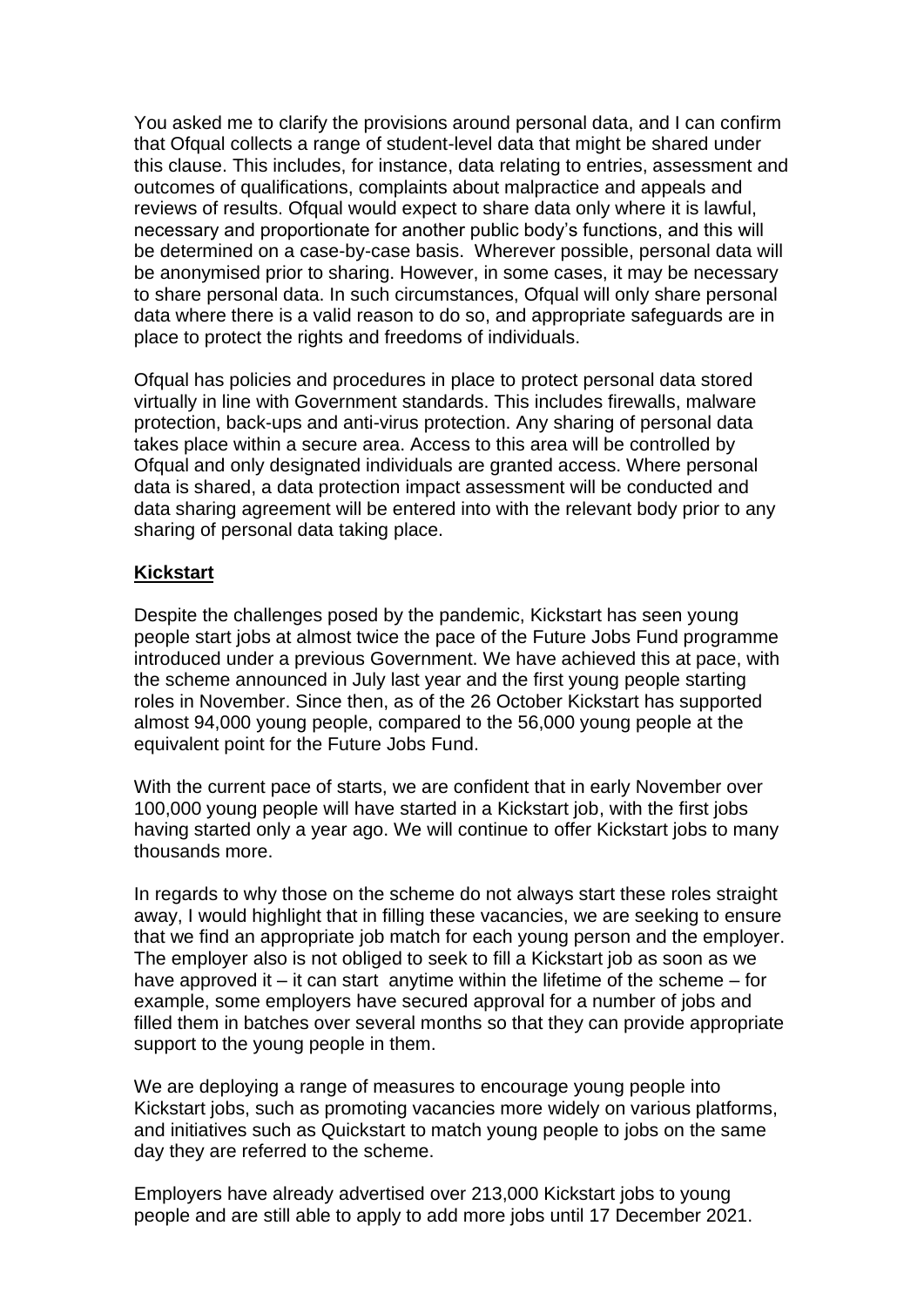Eligible young people will continue to be able to start a Kickstart job up to the 31 March 2022. Our focus remains to get as many young people who need one into a Kickstart job. We are pleased that our effort to build back better has seen the wider labour market open up and more jobs become available for young people and we are committed to supporting the wider labour market rather than displacing it.

# **The Lifelong Loan Entitlement (LLE)**

I promised to provide a full detailed response in regards to your question on the definition of a module in the Bill. I understand you received an email from the Bill Manager on 15 October outlining this, but I am including below for completeness.

Clause 15 of the Bill amends THEA while Clause 16 amends HERA. THEA and HERA have two very different purposes. The former makes provision for loan funding via a broad set of regulation-making powers for the Secretary of State; the latter is principally about the regulatory regime (OfS powers) and specifically enables the setting of fee limits for HE courses by the Secretary of State.

Clause 15(1)(e) of the Bill modifies section 22 of THEA, by inserting new subsection (2ZA). That enables the Secretary of State to define what "module" means in relation to a higher or further education course for the purposes of making loan regulations. Some examples of what might be included in such a definition are set out in new 2ZA. This follows the existing approach taken in THEA to the definition of "further education course" and "higher education course" – under section 28(1) of that Act those terms are left to be defined by regulations.

Clause 16 of the Bill takes a slightly different approach due to the different regime it covers. It clarifies that a module of a "full course" (i.e. an HE course mentioned in Schedule 6 to the Education Reform Act 1988) is itself a category of HE course for the purposes of Part 1 of HERA 2017, when it is taken separately from the course from which it is derived.

## **Student mental health**

## *Office for Students (OfS) role in supporting student mental health*

The OfS's proposed new criteria on quality and standards only relate to academic support. However, this government and the OfS take the mental health of students extremely seriously and we continue to work closely with the HE sector to fund and promote effective practice. Whilst it is for HE providers to determine what welfare and counselling services they need to support their students, the Department and OfS are proactive in working with the HE sector and across government with the Department for Health and Social Care (DHSC) to ensure that university students can access the support they need.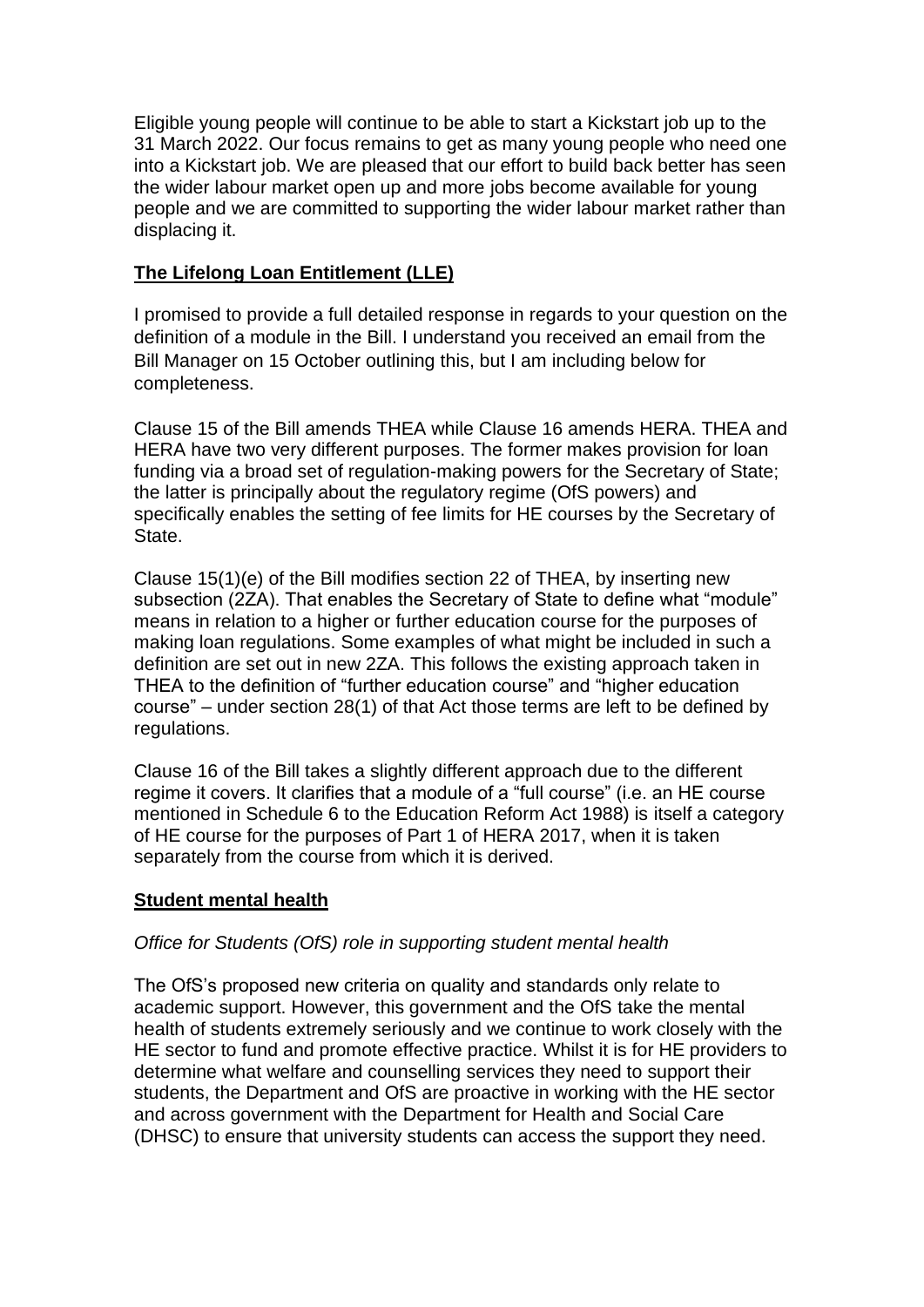Student mental health continues to be a strategic priority for the OfS which undertakes a range of work in this area. I have attached as an annex a summary of the OfS' work with the sector to ensure HE providers have the necessary funding and tools to support the mental health of their students. The OfS considers that the range of levers it has in this area, alongside the proactive work led by the sector, is sufficient to ensure that students are well provided with non-academic support during their time at university.

#### *Cross government work with health colleagues to ensure adequate NHS provision for HE students*

As you are aware, DHSC has lead responsibility for young people's mental health and we continue to work closely with them. This year, DfE ministers convened the Mental Health in Education Action group to bring the education and health sectors together to drive action to mitigate the impact of the pandemic on the mental health and wellbeing of children, young people and staff in nurseries, schools, colleges and universities.

The government is committed, through the NHS Long Term Plan, to investing at least £2.3 billion of extra funding a year into mental health services by 2023- 2024. This will see an additional 345,000 children and young people, and adults able to access support through NHS-funded services. £500 million of additional funding was provided this financial year as part of the Mental Health Recovery Action Plan. This includes £13 million to ensure young adults aged 18 to 25, including university students, are supported with tailored mental health services, helping bridge the gap between children's and adult services. This will support a cohort which has historically faced a 'cliff-edge' in support and is being especially impacted by Covid-19 with a rising prevalence of mental health problems and changes to the economy and labour market.

Working in partnership with health care provision is key to addressing the challenges faced by HE students. The OfS is supporting HE providers to develop innovative solutions to support student mental health via challenge competition funding. One particularly impactful project led by the University of the West of England focuses on improving care for students in need of mental health support through the development of local partnerships between universities, NHS, and student unions, connected together through a National Learning Collaborative to develop a new joined-up approach to provision. Five regional hubs in Bristol, Liverpool, Manchester, North London and Sheffield have developed new models of partnership with the NHS. This year, the DHSC have provided £1 million to the OfS to support projects to develop digital and innovative proposals that drive improvements in mental health support and early intervention for HE students.

#### *Resources directed towards support services in higher education.*

Moving onto the points you raised around allocation of resources and fee income, HE providers are autonomous bodies who are independent from government. As experts in their own student populations, HE providers have discretion over how they allocate funding internally to support their particular student body most effectively. OfS provides funding to providers through the Strategic Priorities Grant to support disabled students (including students with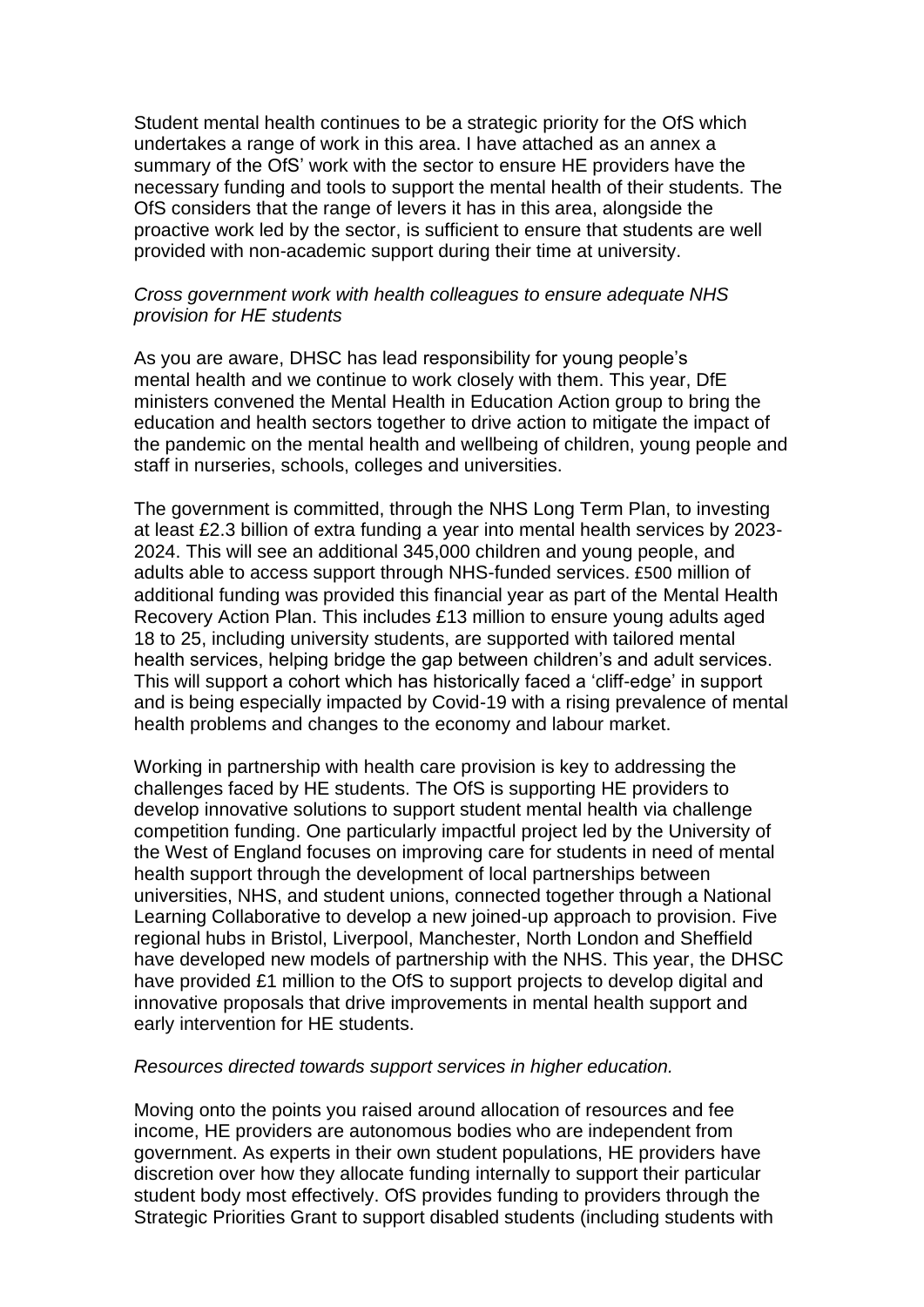mental health conditions) and an additional £15 million in 2021/2022 was allocated to help address the challenges to student mental health posed by the transition to university, £12 million of which was allocated directly to HE providers. This funding is specifically allocated for these purposes.

In addition to this funding, the government and OfS are proactively working with the HE sector to ensure they are able to support their students, including collaborative work to establish and promote key frameworks to drive up standards of practice. This includes [the University Mental Health Charter,](https://www.studentminds.org.uk/charter.html) developed in collaboration with students, staff and partner organisations, focusing on leadership, early intervention and data collection. Launched this year, 41 HE providers have joined the first cohort of the [University Mental](https://universitymentalhealthcharter.org.uk/)  [Health Charter Programme](https://universitymentalhealthcharter.org.uk/) which enables members to work towards the Charter Award. The Parliamentary Under Secretary of State for Skills, Minister Burghart attended the UUK student mental health conference on the 3 November to outline his ambitions for student mental health, and highlight to ongoing work led by the sector to support student mental health. He has also made clear the ambition for all HE providers to sign up to the Charter programme within 5 years.

We hope this information has provided you with further reassurance that the mental health and wellbeing of young people is a priority for this government, and together with the OfS we continue to direct funding and resources to ensure that students are well supported during their time at university.

## **Criminalisation of cheating services**

## *Who commits the offence*

The legislation creates two criminal offences in England and Wales:

- The first offence will be committed when an organisation or an individual (e.g., a freelancer) completes, or arranges for someone else to complete, in commercial circumstances, all or part of an assignment on behalf of a student, such that it can no longer be considered to be their own work.
	- o In order for the offence to be committed, the assignment has to be one which the student must complete personally, for the qualification/course they are taking.
	- $\circ$  The students in scope are those attending a sixth-form or post-16 institution in England (this includes higher education providers), or any other person over compulsory school age who has been entered to take an examination relating to a regulated qualification in England (such as a student who is home educated).
- The second offence relates to advertising the provision of cheating services. The person or persons who arranges an advert in which that person offers or is presented as available to provide a relevant service commit this offence.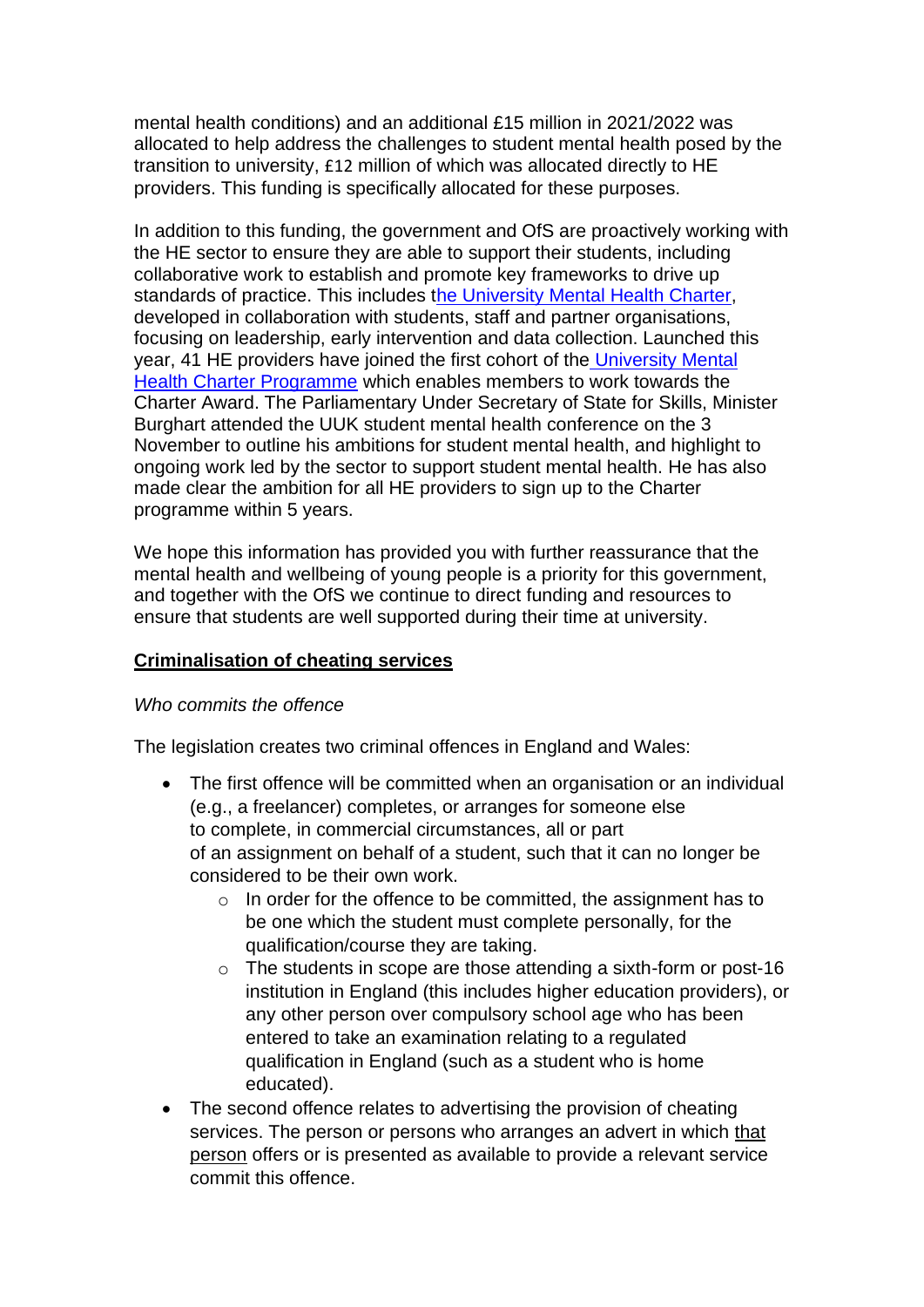Depending on the governance of the cheating service who provides or makes these arrangements, this means that a prosecution could, for example, be brought against the essay mill organisation, the owner and/or a member of staff, or an individual commissioned by them to undertake the student assignment.

Others who assist with publishing adverts for cheating services, such as an advertising company can be charged with aiding and abetting the principal advertising offence.

# *Location of the offence*

You asked what it meant for the offence(s) to be committed in England and Wales. This matter is not simply determined by the location of the registered cheating service website/organisation, or where the person arranging, promoting the service or the writer is based. For an offence to be committed in England and Wales the courts have held that the substantial part of the offence must take place in the jurisdiction, therefore some elements of the offence may take place elsewhere and could in theory still lead to a prosecution. This will depend on the facts of each case and prosecutions are only likely to be brought where the person charged is based within the UK.

## *Likely number of prosecutions*

In terms of enforcement activity, the Department has been working closely with the Ministry of Justice (MoJ) and Crown Prosecution Service as we develop our policy proposals to help ensure this legislation achieves our policy aims whilst minimising the impact on the justice system. As mentioned during the debate, we expect this legislation will have a strong deterrent impact on the provision and advertising of cheating services to students in England. However, if individuals or companies break the law they can be prosecuted. It is difficult to determine exactly how many prosecutions are likely in a typical year, as it is unclear what the behavioural responses of businesses would be. For example, cheating service providers might change their operating model or relocate in response to the passing of this legislation as we have seen in other countries, such as Australia. We will continue working closely with the sector to develop a robust plan for monitoring, oversight, and reporting.

## *Likely benchmark for fines*

I would like to clarify an answer given by Baroness Chisholm in the House. Those found guilty of this offence can be fined if convicted; the appropriate fine will be determined by the courts in accordance with Sentencing Council guidelines and the powers of the magistrates to issue fines are uncapped by the legislation. The court would need to refer to the Sentencing Council guidelines to make a decision as to the level of fine to be imposed in each individual case. The fine must reflect the seriousness of the offence and the means of the defendant. Since 12 March 2015 the magistrate's court hold the power to issue 'uncapped' fines. Therefore, we cannot provide a specific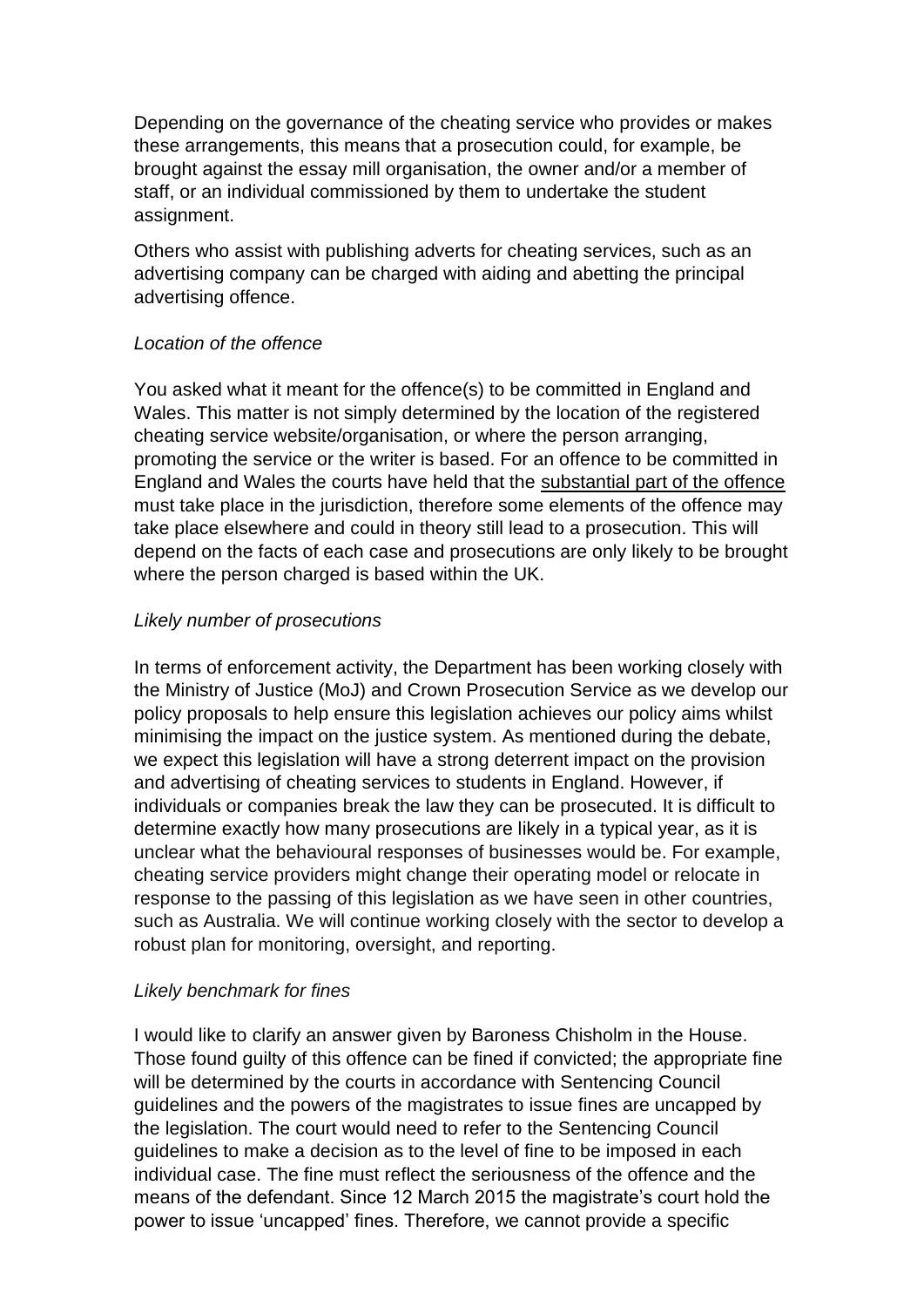or ballpark fine for this offence because the fine needs to be in accordance with Sentencing Council guidelines and it is at the discretion of the magistrates' powers to issue 'uncapped fines'.

I hope the above answers your questions, but if you would like to discuss this further, please do not hesitate to get in touch with my office so we can arrange further engagement with the Bill team.

Yours sincerely,

Drana Banan

#### **BARONESS BARRAN**

#### **PARLIAMENTARY UNDER-SECRETARY OF STATE**